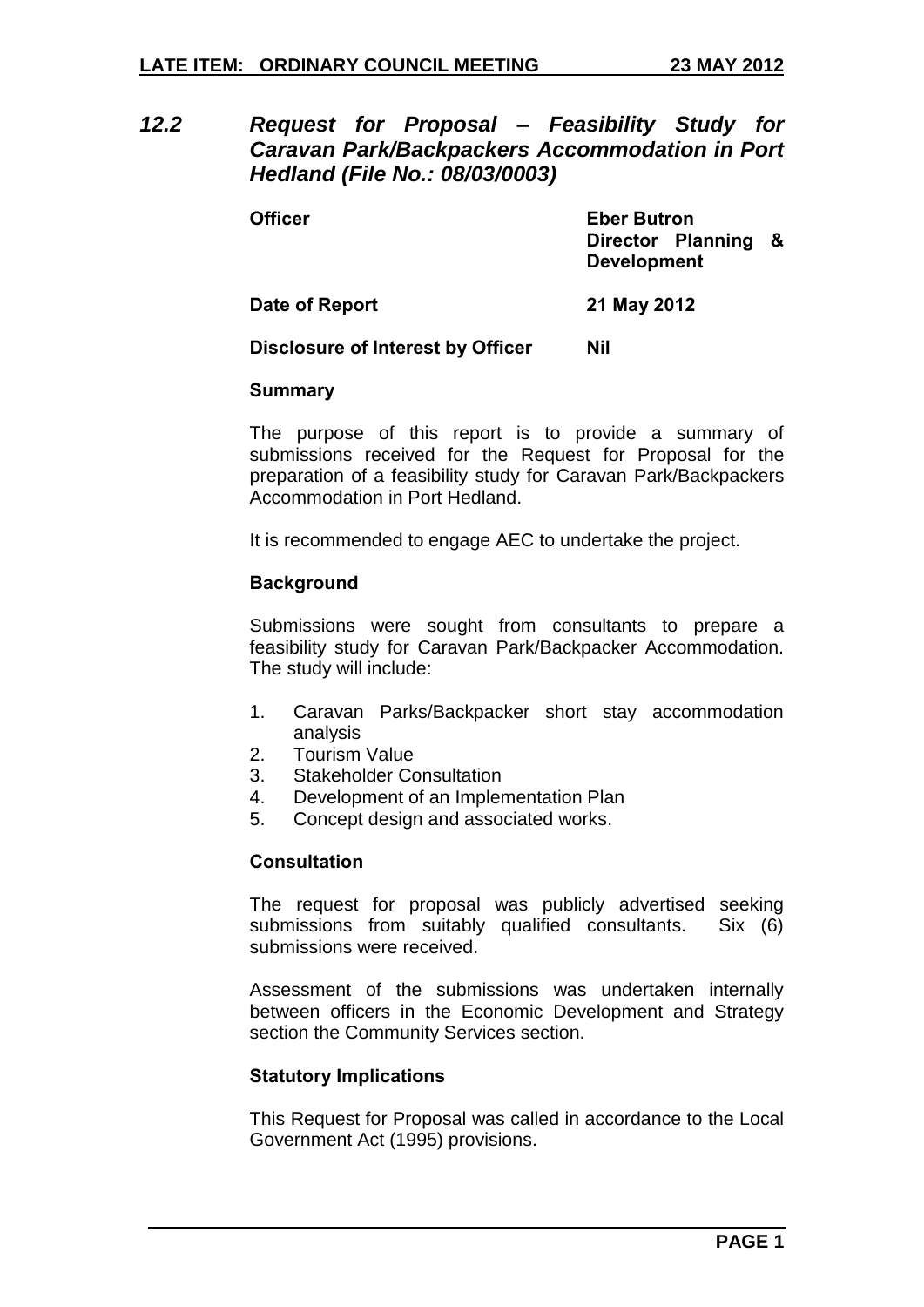# **Policy Implications**

This Request for Proposal was called in accordance with Council's Procurement Policy 2/007.

#### **Strategic Planning Implications**

The feasibility study will address several elements of Council's Strategic Plan. The predominant strategy is:

| Key Result Area 3:           | Economic and                |  |  |  |
|------------------------------|-----------------------------|--|--|--|
|                              | Development                 |  |  |  |
| Goal 3:                      | Tourism                     |  |  |  |
| <b>Immediate Priority 2:</b> | Ensure that new Caravan     |  |  |  |
|                              | Park/Backpackers facilities |  |  |  |
|                              | are developed within the    |  |  |  |
|                              | Town.                       |  |  |  |

## **Budget Implications**

An amount of \$500,000 is included in the 2011/12 budget as a Partnership Project with BHP and allocated toward the feasibility study.

#### **Officer's Comment**

Tender Submissions were received from six companies:

- 1. Brighthouse
- 2. Dickson Wohlsen
- 3. AEC Group
- 4. MacroPlan Dimasi
- 5. Quattro
- 6. Evolve Solutions.

Table 1 shows the lump sum fee offered by each submission:

| Table 1:                |                         |
|-------------------------|-------------------------|
| Submission              | Lump Sum Fee (Inc. GST) |
| <b>Brighthouse</b>      | \$43,230.00             |
| Dickson Wohlsen         | \$75,201.50             |
| <b>AEC Group</b>        | \$73,266.00             |
| MacroPlan Dimasi        | \$153,012.00            |
| Quattro                 | \$176,512.00            |
| <b>Evolve Solutions</b> | \$136,873.00            |

Table 2 below shows Assessment Criteria and weightings approval.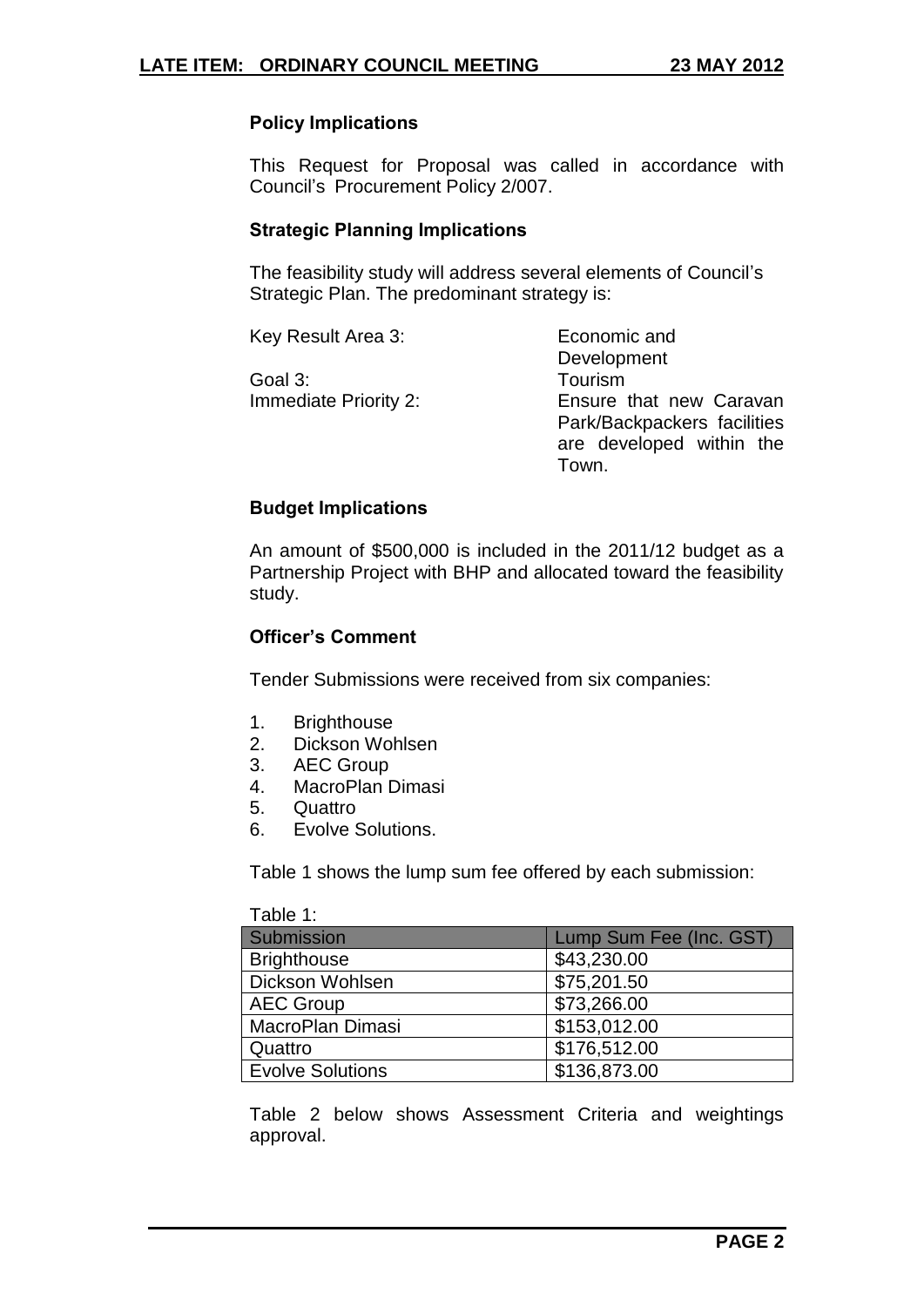| Table 2:                                   |                  |  |  |
|--------------------------------------------|------------------|--|--|
| <b>Assessment Criteria</b>                 | <b>Max Score</b> |  |  |
| <b>Relevant Experience</b>                 | 30               |  |  |
| <b>Key Personnel Skills and Experience</b> | 20               |  |  |
| <b>Respondents Resources</b>               | 10               |  |  |
| Demonstrated                               | 30               |  |  |
| Understanding/Methodology                  |                  |  |  |
| <b>Local Industry Development</b>          | 10               |  |  |
| Max Score                                  | 10 <sub>0</sub>  |  |  |

Comparison of each of the assessment criteria for the tender submissions received is summarised in Table 3.

| Submission/<br><b>Assessment</b><br>Criteria | (30%)<br>Experience<br>Relevant | Personnel<br>and<br>(20%)<br>Experience<br>Key<br>Skills | (10%<br>Resources<br>Tenderer's | Understanding/Met<br>Demonstrated<br>hodology | Dev.<br>Industry<br>Local<br>(10% | Total Score (100%) |
|----------------------------------------------|---------------------------------|----------------------------------------------------------|---------------------------------|-----------------------------------------------|-----------------------------------|--------------------|
|                                              | Score                           | Score                                                    | Score                           | Score                                         | Score                             |                    |
| <b>Brighthouse</b>                           | 25.5                            | 15                                                       | 6.5                             | 22.5                                          | 1                                 | 70.5               |
| Dickson Wohlsen                              | 18                              | 15.5                                                     | 3                               | 15                                            | 4                                 | 55.5               |
| <b>AEC Group</b>                             | 28.5                            | 18                                                       | 5.5                             | 24                                            | 0                                 | 76                 |
| <b>MacroPlan</b>                             | 22.5                            | 11                                                       | 6                               | 18                                            | $\mathbf 1$                       | 58.5               |
| Quattro                                      | 18                              | 14                                                       | 4.5                             | 16.5                                          | $\overline{0}$                    | 53                 |
| <b>Evolve Solutions</b>                      | 25.5                            | 15                                                       | 7                               | 22.5                                          | 2.5                               | 72.5               |

Table 3:

# **Summary**

All consultants presented submissions demonstrating an ability to undertake the project successfully.

At the conclusion of the assessment of each submission for the project AEC scored the highest in accordance with the selection criteria. As an optioned item AEC have offered its in-house design, marketing and advertising division to add value to the project by improving its presentation and design to assist marketing. The cost of this is \$5,500 inc. GST. Council officers recommend approving this additional scope of work for the project.